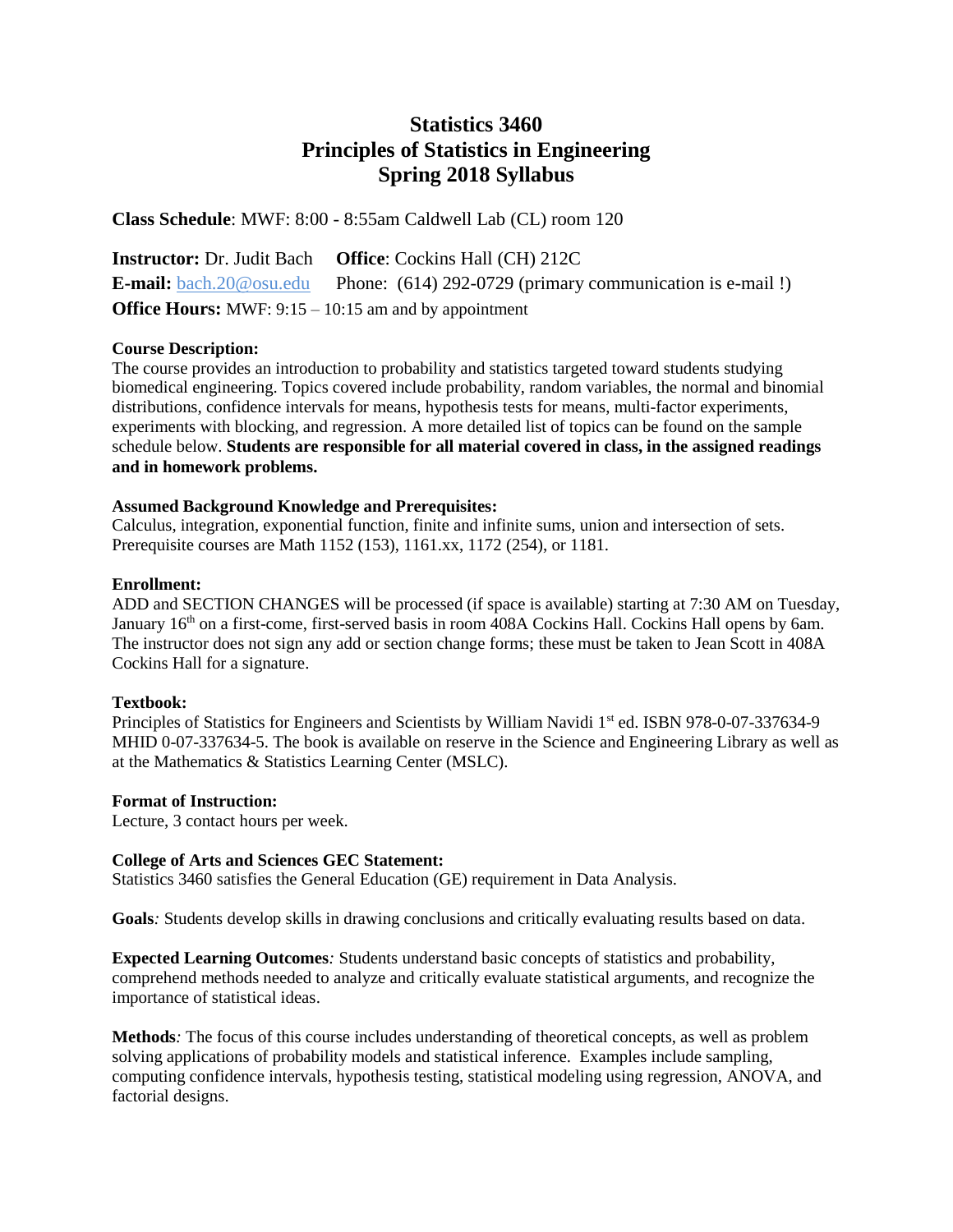#### **Homework:**

There are tentatively scheduled 8 graded homework assignments throughout the semester. You must show your work for all homework problems; do not just write the final answer. Policy regarding homework assignments is: late homework will not be accepted (no excuses). I understand that illness and other unplanned emergencies may pop up during the semester, and so I will drop your three lowest homework scores. I highly recommend that you save these "freebies" until you really need to use them! More details on homework assignments including required format are posted on Carmen. Solutions for homework assignments will be posted on Carmen after their due dates.

#### **Exams:**

There are two exams during the semester and a final exam. The exams are **closed book exams** with about 4-7 essay questions (6-12 for the final exam) **similar** in style and difficulty level to the suggested and turn-in homework problems and to the lecture examples. For each exam, you will be permitted one sheet of 8.5" x 11" **handwritten paper with formulas** you find helpful. (both sides of the paper may be used). The final exam is on Thursday, April 26 from 8:00-9:45am. For the final exam, two sheets of 8.5" x 11" paper (same rules as above) may be brought. The final exam will be cumulative, with a slight emphasis on those topics covered after the second midterm. A calculator should also be brought to all exams (no cell phone calculators or PDAs). Full credit for each exam problem can only be earned through showing your justification for or work on each problem. Answers without work will **not** receive full credit.

#### **Attendance:**

We use TopHat for attendance. Please, go to the **TopHat** Home page [\(https://tophat.com/\)](https://tophat.com/) and either **login** [\(https://app.tophat.com/login\)](https://app.tophat.com/login) or **signup for an account** [\(https://app.tophat.com/register/\)](https://app.tophat.com/register/), which is free for students at The Ohio State University. Please, use your **first and last name**, and add yourself to our class-list by using the following **Join Code (**within TopHat)**: 825361**.

#### **Grading:**

| The final course grade will be based on:                                                                                             |  |
|--------------------------------------------------------------------------------------------------------------------------------------|--|
| Homework (best 5 out of 8,4% each) $\ldots \ldots \ldots \ldots \ldots \ldots \ldots \ldots \ldots \ldots \ldots \ldots \ldots 20\%$ |  |
|                                                                                                                                      |  |
|                                                                                                                                      |  |
|                                                                                                                                      |  |
| $100\%$                                                                                                                              |  |

#### **Percentage Grading Scale:**

93% A 90% A- 87% B+ 83% B 80% B- 77% C+ 73% C 70% C- 67% D+ 60% D

#### **Study Rooms and Help Hours - MSLC (Mathematics and Statistics Learning Center):**

Our TAs hold office hours in the Mathematics and Statistics Learning Center in Cockins Hall room 134 starting the second week of classes. More details are on the MSLC webpage at [http://mslc.osu.edu](http://mslc.osu.edu/)

#### **Communication Devices:**

Cell phones, PDAs and other communication devices must be either turned off or put on vibrate during class. Please refrain from texting during class as a courtesy to those sitting around you. All electronic devices other than a calculator must be shut off and put away during examinations.

#### **E-mail Correspondence:**

In order to protect your privacy, all course e-mail correspondence must be done through a valid OSU name.nn account. If you have not activated your OSU email account, you can activate your account at <https://my.osu.edu/> . **All e-mail correspondence regarding the class must have "Stat 3460" in the subject field.**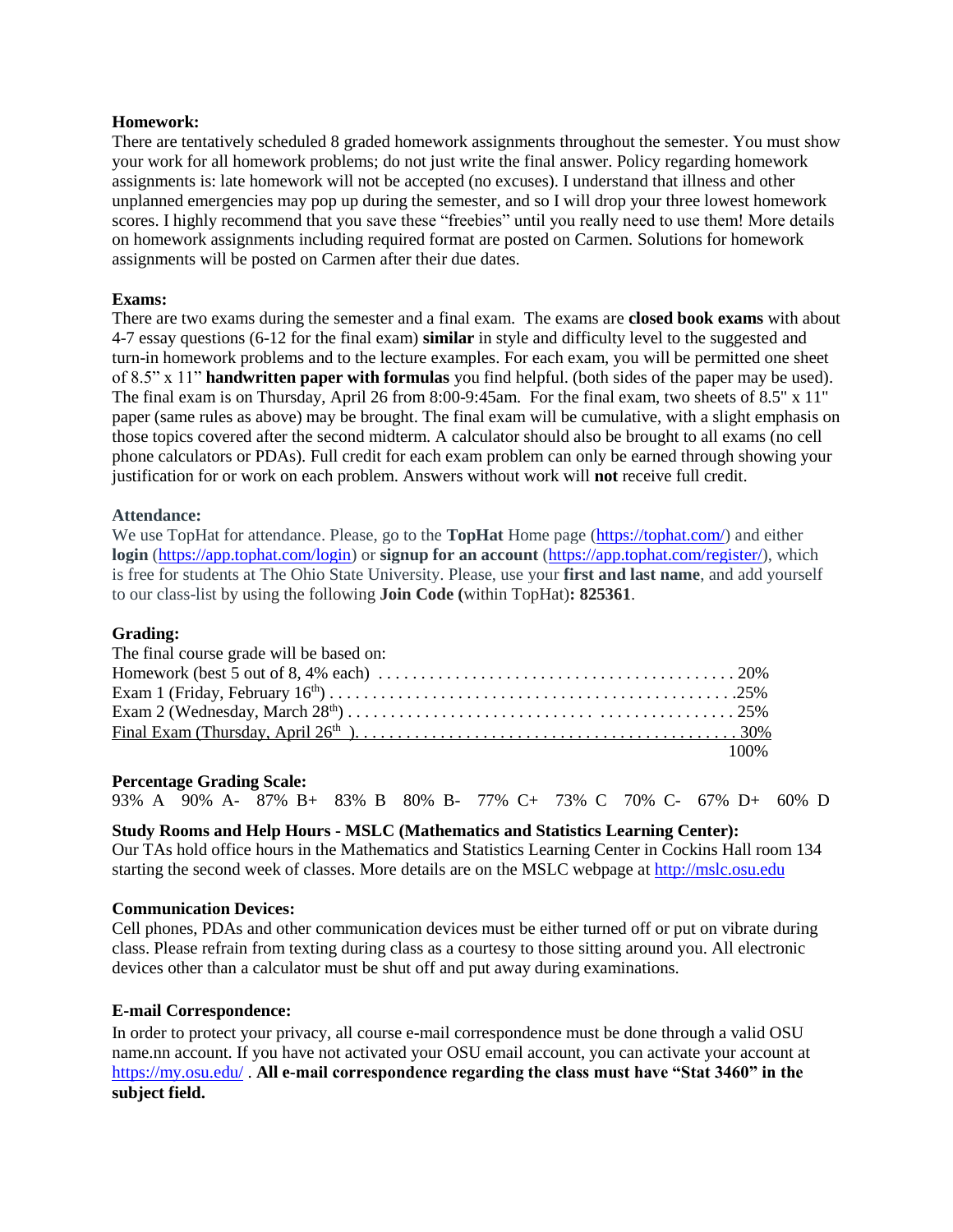#### **Drop Date:**

The last day to drop the course without a 'W' appearing on your record is Friday, February 2, 2018. The last day to drop the course without petitioning is Friday, March 23, 2018

#### **Receiving an `I' for the Course**

You cannot receive an incomplete for the course unless 65% of the work in the course has been completed. Extenuating circumstances will be handled on a case-by-case basis.

#### **Advice:**

1. A tentative lecture schedule is given in this syllabus. Please, give a first reading to scheduled text sections **before** the lecture that covers that material.

2. The course moves rather quickly. If you are having difficulty, please **get help** as soon as possible. Homework assignments can be difficult if you wait until the last minute before trying any problems.

3. It is important that you provide sufficient details in writing up solutions to the problems for grading. It is also important that your solutions be **presented in a clear, easy to read** format. No credit will be given for work that is too sloppy or difficult to read.

4. The material becomes more complex as it moves along. The first exam material may feel easy compared to the second exam. **Keep working along** as the semester progresses.

5. Having the opportunity to use formula sheets on the exams also means that you are not given formulas and it is **your responsibility** to create your formula sheet and gather the necessary formulas you may need on an exam. Collecting important formulas along the way as we learn them is a good organized way to prepare your formulas sheet.

6. If you have a re-grade request on an exam, the request needs to be **written** on a sheet of paper attached to your original paper, within one week of the date the paper was first returned to class. If you are absent the day a graded paper is first returned to the class, it is your responsibility to come to me to get it in less than a week if you want to have a re-grade option available to you.

#### **Academic Misconduct:**

Please, help maintain an academic environment of mutual respect and fair treatment. You are expected to produce original and independent work on the exams. Although students are often encouraged to work together on homework assignments, all students must submit their own work in their own words.

#### **Academic Misconduct Statement:**

It is the responsibility of the Committee on Academic Misconduct to investigate or establish procedures for the investigation of all reported cases of student academic misconduct. The term 'academic misconduct' includes all forms of student academic misconduct wherever committed; illustrated by, but not limited to, cases of plagiarism and dishonest practices in connection with examinations. Instructors shall report all instances of alleged academic misconduct to the committee (Faculty Rule 3335-5-487). For additional information, see the Code of Student Conduct [http://studentlife.osu.edu/csc/.](http://studentlife.osu.edu/csc/)

#### **Sexual Misconduct/Relationship Violence Statement:**

Title IX makes it clear that violence and harassment based on sex and gender are Civil Rights offenses subject to the same kinds of accountability and the same kinds of support applied to offenses against other protected categories (e.g., race). If you or someone you know has been sexually harassed or assaulted, you may find the appropriate resources at http://titleix.osu.eduor by contacting the Ohio State Title IX Coordinator, Kellie Brennan, at [titleix@osu.edu.](mailto:titleix@osu.edu)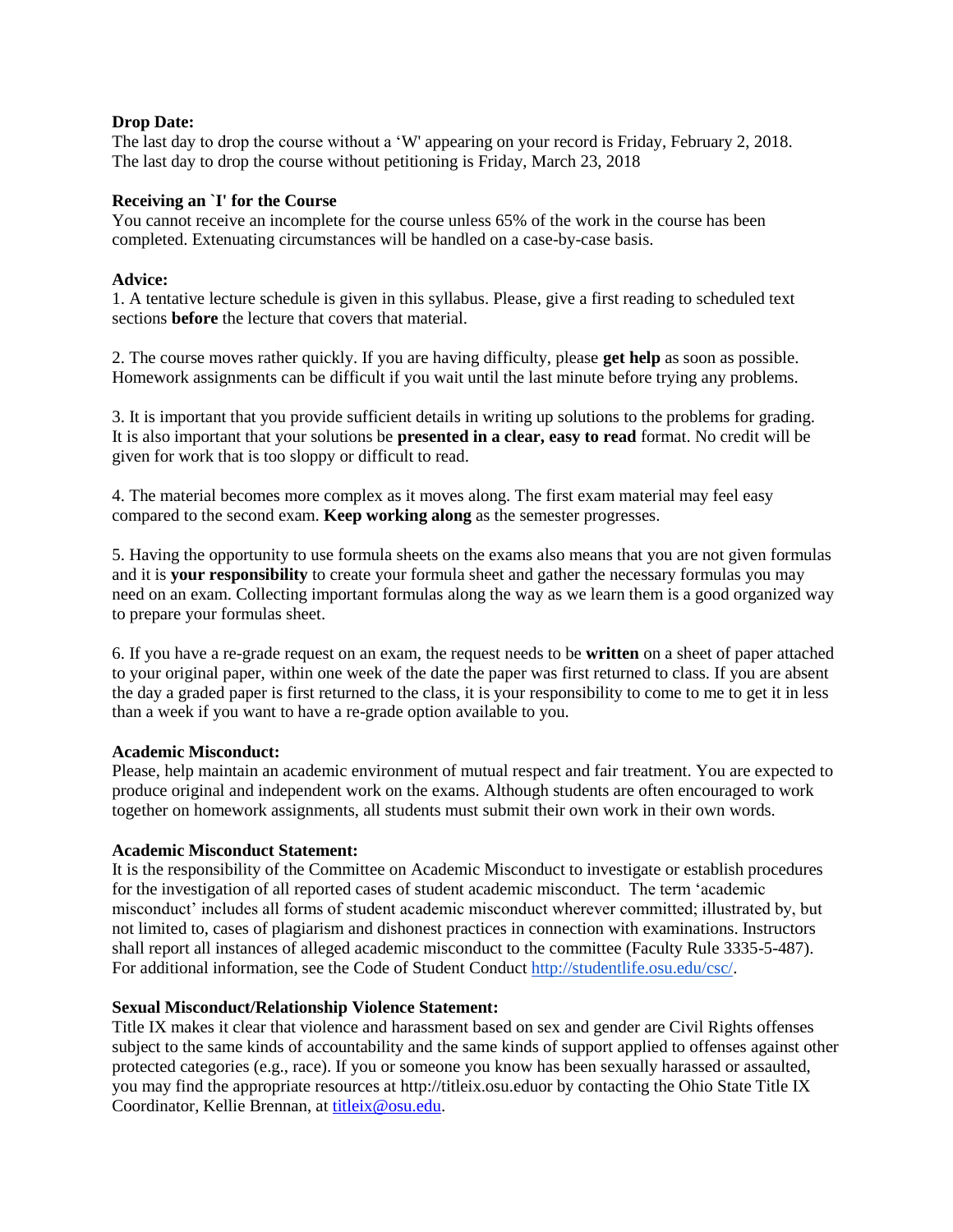# **Addressing Issues of Differing Abilities:**

The University strives to make all learning experiences as accessible as possible. If you anticipate or experience academic barriers based on your disability (including mental health, chronic or temporary medical conditions), please let me know immediately so that we can privately discuss options. To establish reasonable accommodations, I may request that you register with Student Life Disability Services. After registration, make arrangements with me as soon as possible to discuss your accommodations so that they may be implemented in a timely fashion. SLDS contact information: **[slds@osu.edu](mailto:slds@osu.edu)**; 614-292-3307; **[slds.osu.edu](http://www.ods.ohio-state.edu/)**; 098 Baker Hall, 113 W. 12 th Avenue**.**

## **Mental Health Statement:**

As a student you may experience a range of issues that can cause barriers to learning, such as strained relationships, increased anxiety, alcohol/drug problems, feeling down, difficulty concentrating and/or lack of motivation. These mental health concerns or stressful events may lead to diminished academic performance or reduce a student's ability to participate in daily activities. The Ohio State University offers services to assist you with addressing these and other concerns you may be experiencing. If you or someone you know are suffering from any of the aforementioned conditions, you can learn more about the broad range of confidential mental health services available on campus via the Office of Student Life's Counseling and Consultation Service (CCS) by visiting [ccs.osu.edu](http://ccs.osu.edu/) or calling [614-292-5766.](tel:%28614%29%20292-5766) CCS is located on the 4th Floor of the Younkin Success Center and 10th Floor of Lincoln Tower. You can reach an on call counselor when CCS is closed at [614-292-5766](tel:%28614%29%20292-5766) and 24 hour emergency help is also available through the 24/7 National Suicide Prevention Hotline at 1-800-273-TALK or at [suicidepreventionlifeline.org.](http://suicidepreventionlifeline.org/)

## **Diversity Statement:**

The Ohio State University affirms the importance and value of diversity in the student body. Our programs and curricula reflect our multicultural society and global economy and seek to provide opportunities for students to learn more about persons who are different from them. We are committed to maintaining a community that recognizes and values the inherent worth and dignity of every person; fosters sensitivity, understanding, and mutual respect among each member of our community; and encourages each individual to strive to reach his or her own potential. Discrimination against any individual based upon protected status, which is defined as age, color, disability, gender identity or expression, national origin, race, religion, sex, sexual orientation, or veteran status, is prohibited.

## **Note:**

This syllabus and the calendar listed below **ARE SUBJECT TO CHANGE**.